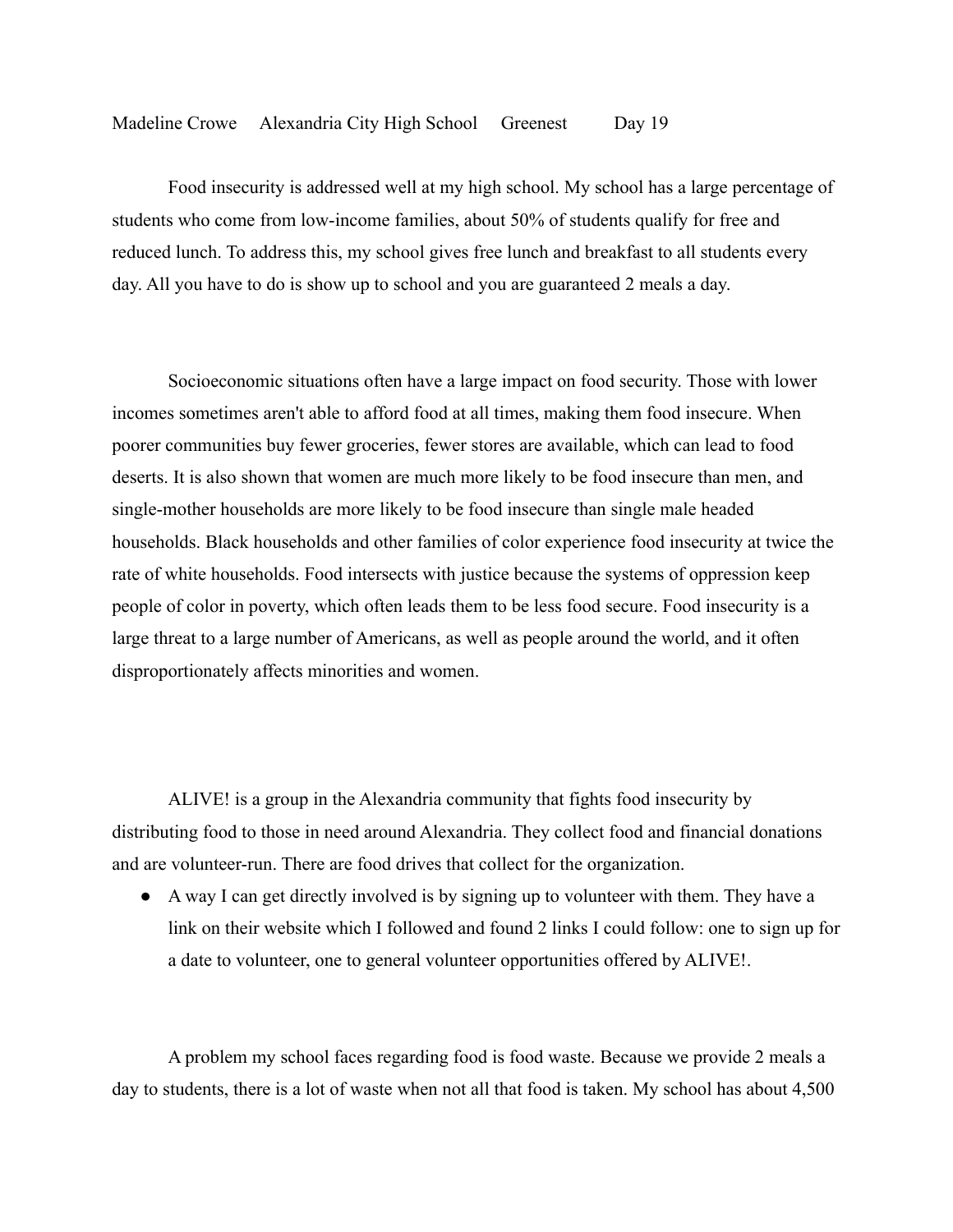people in the high school and around 16,000 children in my school district, and all of them have the option to get free lunch and breakfast every day. Though many do not utilize this, there is still lots of food bought and prepared every day. The school does not produce 32,000 meals every day, counting on the fact that not everyone will use the food. However, they produce many more meals than is necessary. My school produces lots of food waste every day because of this. Once they make the food for the day, they cannot save it for the next day or do anything with it if students don't eat it. There are solutions to this problem, from student-led action to action from the school board and administrators.

A way we could have an impact on the amount of food waste my school produces is to encourage students to eat the school lunches instead of bringing their own. This would help the problem because the school will not reduce the number of meals it produces, but if students eat more of the produced meals, then there will be fewer meals going to waste. We could communicate with the school to let them know not to increase the amount of food they buy. Students don't need to eat school lunches every day, but the convenience of not packing your lunch and just getting it from the school, combined with the positive impact this could have on the school system's food waste problem, is evident. Students can have a positive impact on their school and their environment if they eat some school-provided meals.